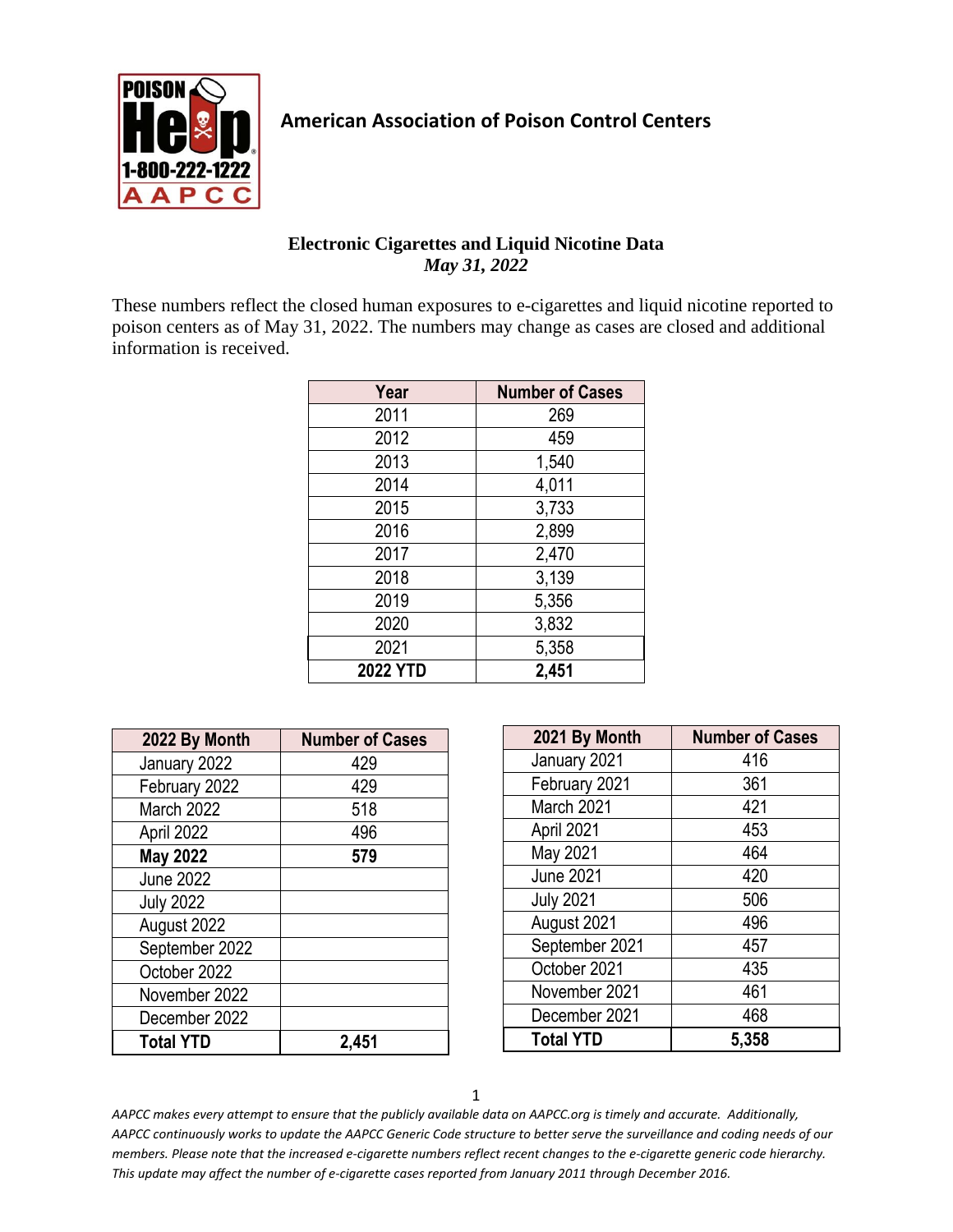| 2020 by Month    | <b>Number of Cases</b> |
|------------------|------------------------|
| January 2020     | 371                    |
| February 2020    | 314                    |
| March 2020       | 270                    |
| April 2020       | 269                    |
| May 2020         | 286                    |
| <b>June 2020</b> | 324                    |
| <b>July 2020</b> | 323                    |
| August 2020      | 335                    |
| September 2020   | 314                    |
| October 2020     | 366                    |
| November 2020    | 306                    |
| December 2020    | 354                    |
| <b>Total YTD</b> | 3,832                  |

| 2019 by Month    | <b>Number of Cases</b> |
|------------------|------------------------|
| January 2019     | 341                    |
| February 2019    | 297                    |
| March 2019       | 331                    |
| April 2019       | 331                    |
| May 2019         | 429                    |
| <b>June 2019</b> | 382                    |
| <b>July 2019</b> | 354                    |
| August 2019      | 566                    |
| September 2019   | 871                    |
| October 2019     | 592                    |
| November 2019    | 468                    |
| December 2019    | 394                    |
| <b>Total</b>     | 5,356                  |

| 2018 by Month    | <b>Number of Cases</b> |
|------------------|------------------------|
| January 2018     | 240                    |
| February 2018    | 212                    |
| March 2018       | 229                    |
| April 2018       | 243                    |
| May 2018         | 278                    |
| <b>June 2018</b> | 239                    |
| <b>July 2018</b> | 244                    |
| August 2018      | 257                    |
| September 2018   | 282                    |
| October 2018     | 329                    |
| November 2018    | 279                    |
| December 2018    | 307                    |
| <b>Total</b>     | 3,139                  |

| 2016 by Month    | <b>Number of Cases</b> |
|------------------|------------------------|
| January 2016     | 254                    |
| February 2016    | 259                    |
| March 2016       | 246                    |
| April 2016       | 224                    |
| May 2016         | 286                    |
| <b>June 2016</b> | 275                    |
| <b>July 2016</b> | 278                    |
| August 2016      | 253                    |
| September 2016   | 212                    |
| October 2016     | 202                    |
| November 2016    | 204                    |
| December 2016    | 206                    |
| Total            | 2,899                  |

| 2017 by Month    | <b>Number of Cases</b> |
|------------------|------------------------|
| January 2017     | 195                    |
| February 2017    | 198                    |
| March 2017       | 197                    |
| April 2017       | 219                    |
| May 2017         | 219                    |
| <b>June 2017</b> | 203                    |
| <b>July 2017</b> | 204                    |
| August 2017      | 204                    |
| September 2017   | 174                    |
| October 2017     | 230                    |
| November 2017    | 204                    |
| December 2017    | 223                    |
| <b>Total</b>     | 2,470                  |

| 2015 by Month    | <b>Number of Cases</b> |
|------------------|------------------------|
| January 2015     | 432                    |
| February 2015    | 315                    |
| March 2015       | 369                    |
| April 2015       | 359                    |
| May 2015         | 323                    |
| <b>June 2015</b> | 280                    |
| <b>July 2015</b> | 302                    |
| August 2015      | 278                    |
| September 2015   | 308                    |
| October 2015     | 273                    |
| November 2015    | 250                    |
| December 2015    | 244                    |
| <b>Total</b>     | 3,733                  |

2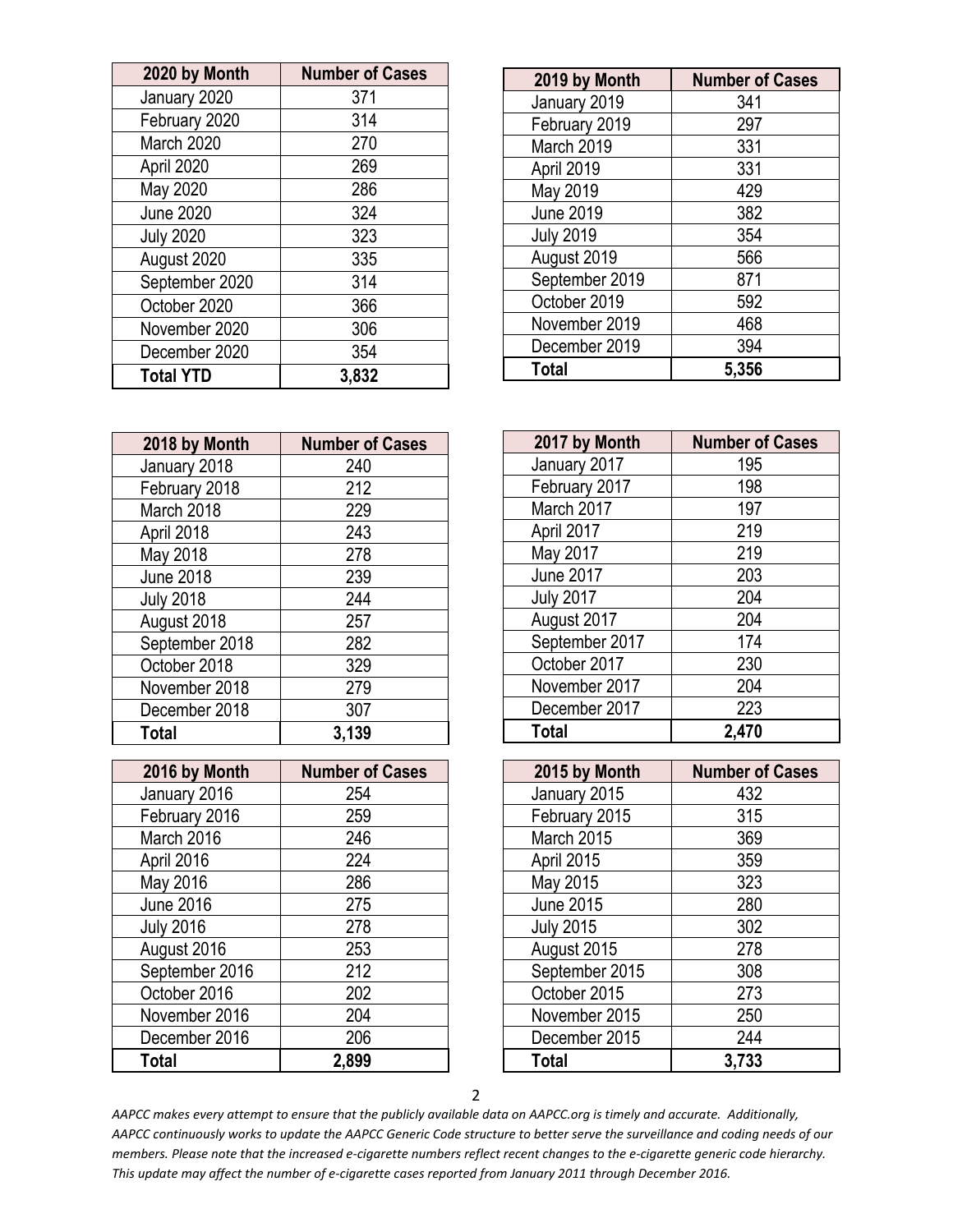| 2014 by Month    | <b>Number of Cases</b> |
|------------------|------------------------|
| January 2014     | 222                    |
| February 2014    | 244                    |
| March 2014       | 322                    |
| April 2014       | 441                    |
| May 2014         | 396                    |
| <b>June 2014</b> | 369                    |
| <b>July 2014</b> | 376                    |
| August 2014      | 408                    |
| September 2014   | 307                    |
| October 2014     | 311                    |
| November 2014    | 290                    |
| December 2014    | 325                    |
| <b>Total</b>     | 4,011                  |

| 2012 by Month    | <b>Number of Cases</b> |
|------------------|------------------------|
| January 2012     | 42                     |
| February 2012    | 28                     |
| March 2012       | 38                     |
| April 2012       | 40                     |
| May 2012         | 33                     |
| <b>June 2012</b> | 44                     |
| <b>July 2012</b> | 33                     |
| August 2012      | 40                     |
| September 2012   | 35                     |
| October 2012     | 40                     |
| November 2012    | 40                     |
| December 2012    | 46                     |
| <b>Total</b>     | 459                    |

| 2013 by Month    | <b>Number of Cases</b> |
|------------------|------------------------|
| January 2013     | 79                     |
| February 2013    | 80                     |
| March 2013       | 85                     |
| April 2013       | 96                     |
| May 2013         | 111                    |
| <b>June 2013</b> | 131                    |
| <b>July 2013</b> | 147                    |
| August 2013      | 142                    |
| September 2013   | 159                    |
| October 2013     | 156                    |
| November 2013    | 177                    |
| December 2013    | 177                    |
| <b>Total</b>     | 1,540                  |

| 2011 by Month    | <b>Number of Cases</b> |
|------------------|------------------------|
| January 2011     | 20                     |
| February 2011    | 12                     |
| March 2011       | 23                     |
| April 2011       | 14                     |
| May 2011         | 15                     |
| <b>June 2011</b> | 27                     |
| <b>July 2011</b> | 23                     |
| August 2011      | 22                     |
| September 2011   | 23                     |
| October 2011     | 32                     |
| November 2011    | 30                     |
| December 2011    | 28                     |
| <b>Total</b>     | 269                    |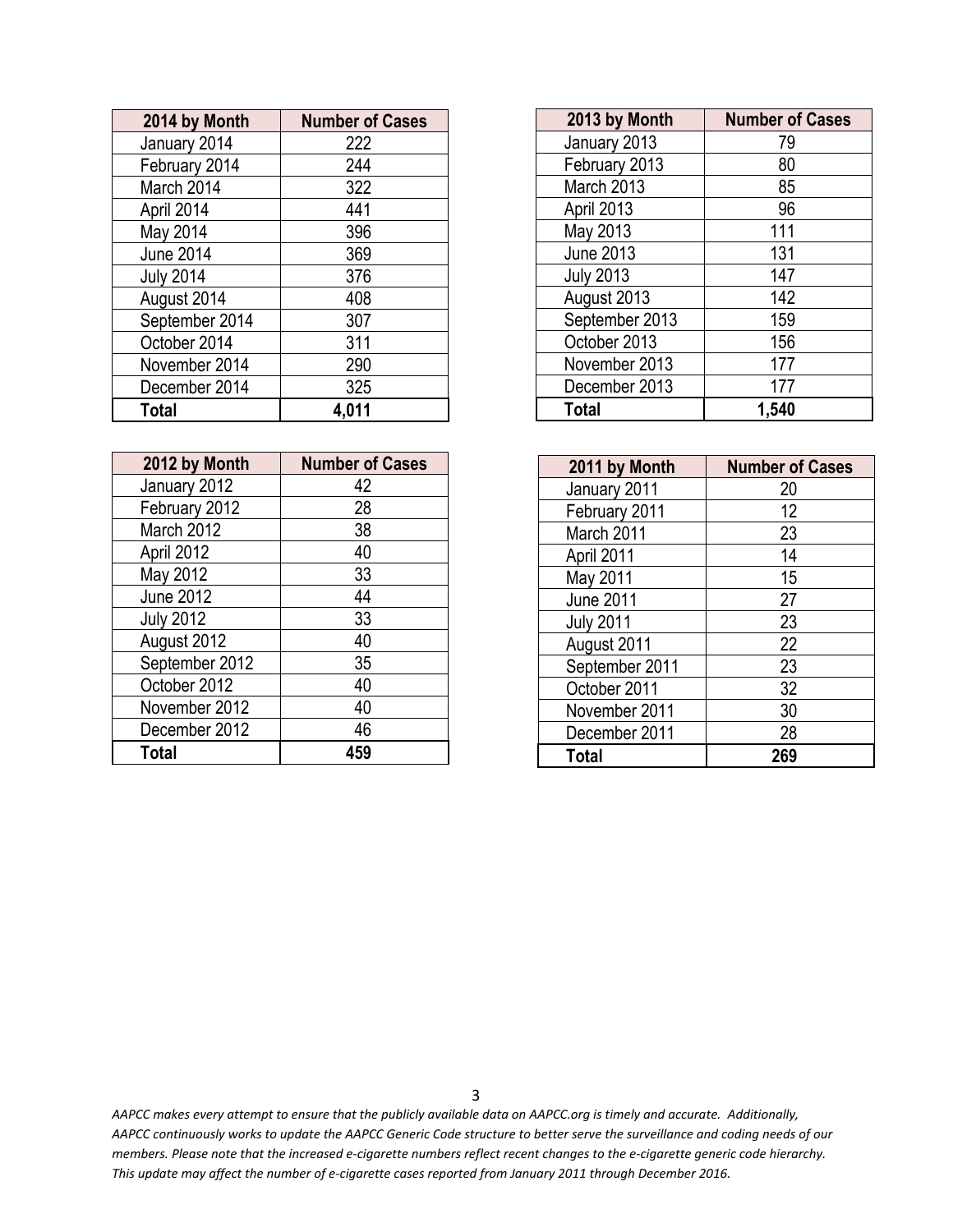**Please note:** American Association of Poison Control Center data for this year and last is considered preliminary because it is possible that a poison center may update a case anytime during the year if new information is obtained. In the fall of each year, the data for the previous year is locked, and no additional changes are made.

The term "exposure" means someone has had contact with the substance in some way; for example, ingested, inhaled, absorbed by the skin or eyes, etc. Not all exposures are poisonings or overdoses.



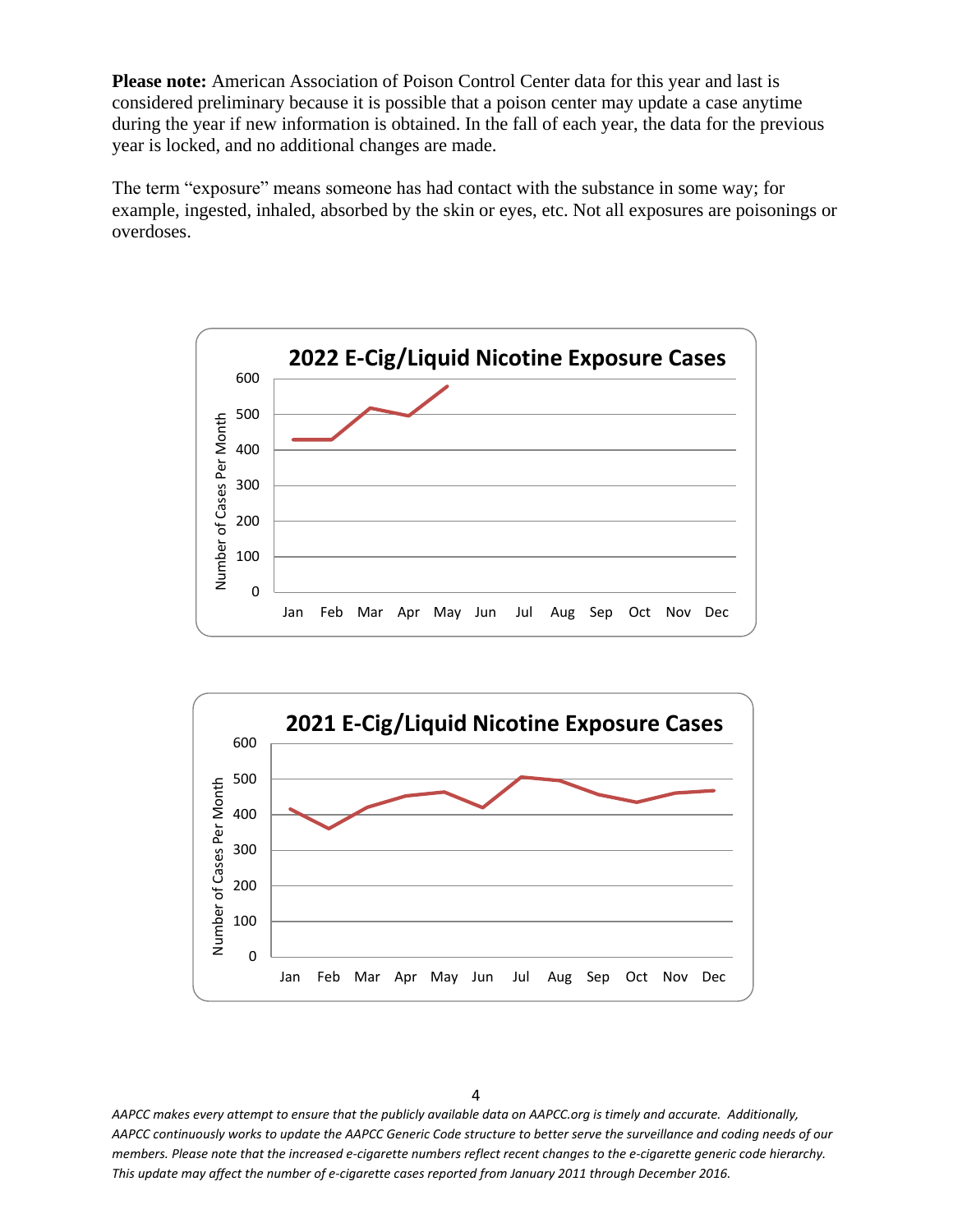

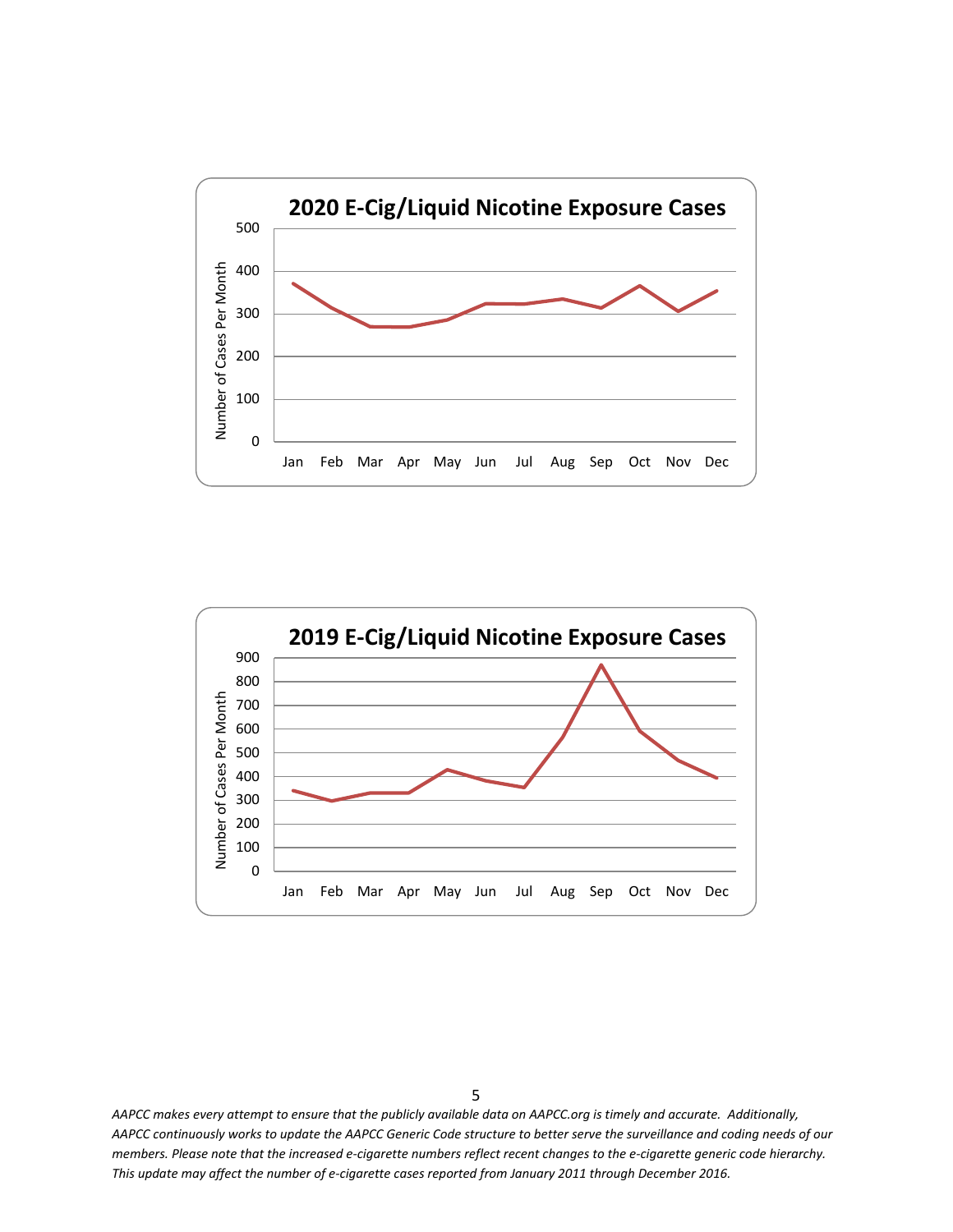

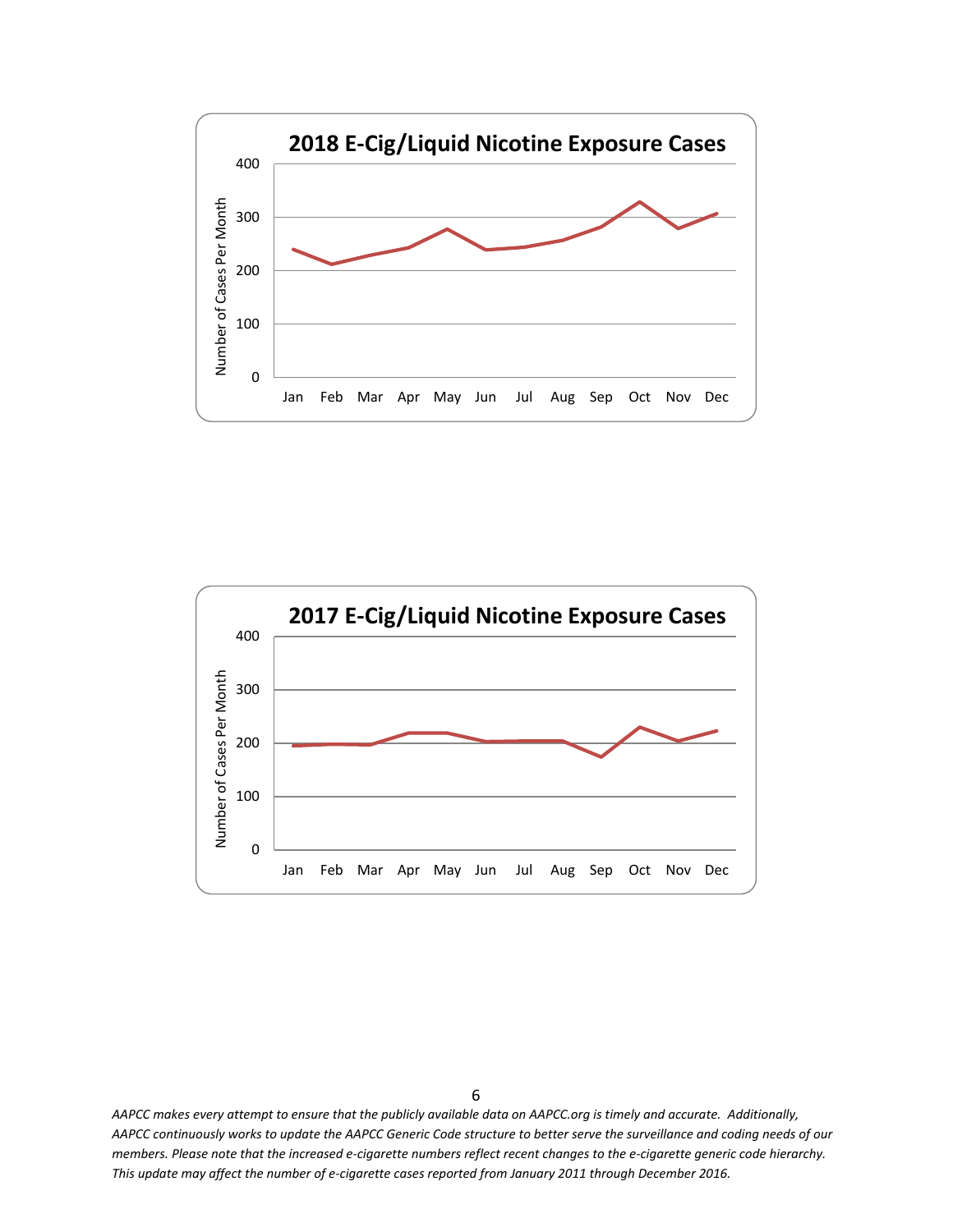

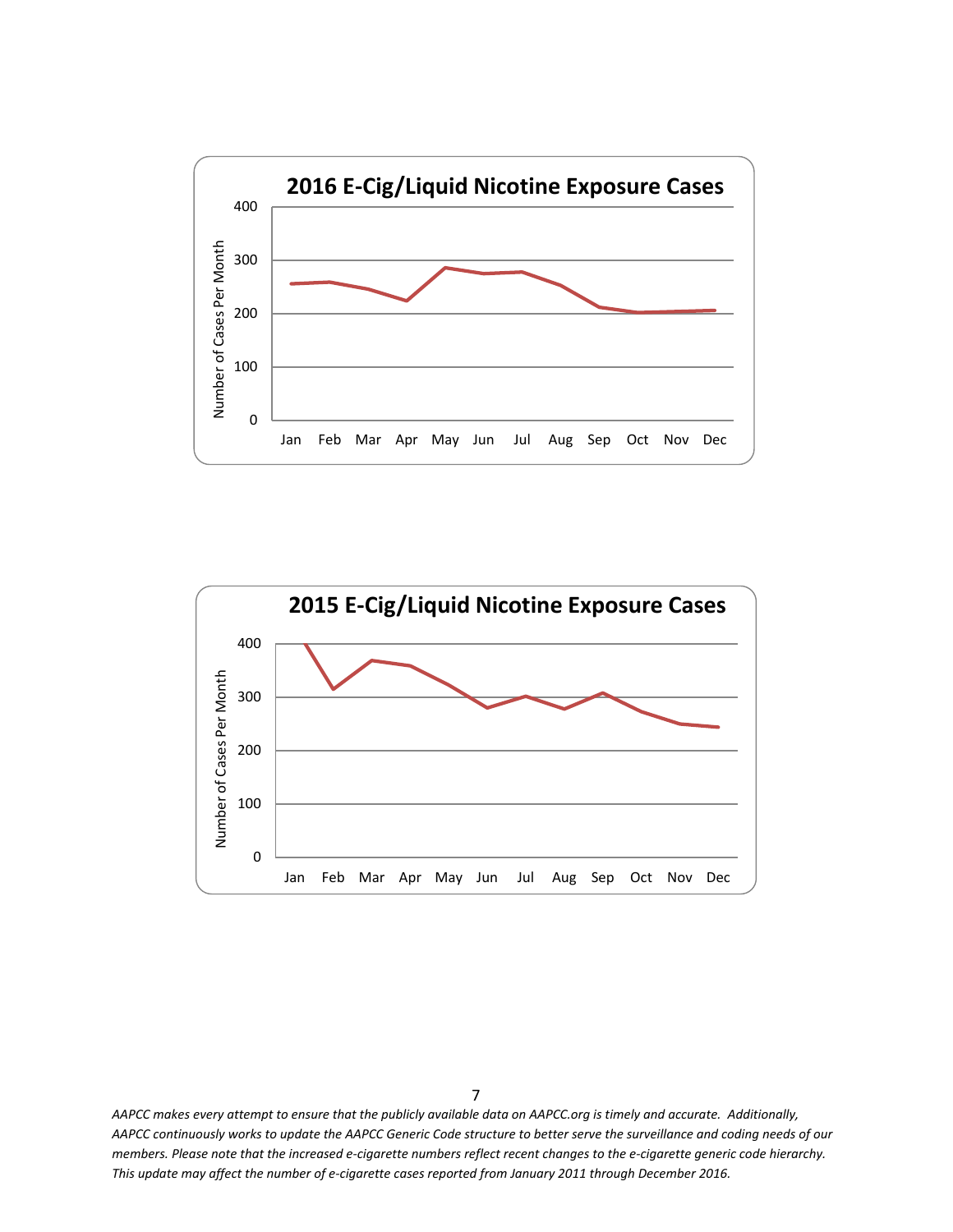